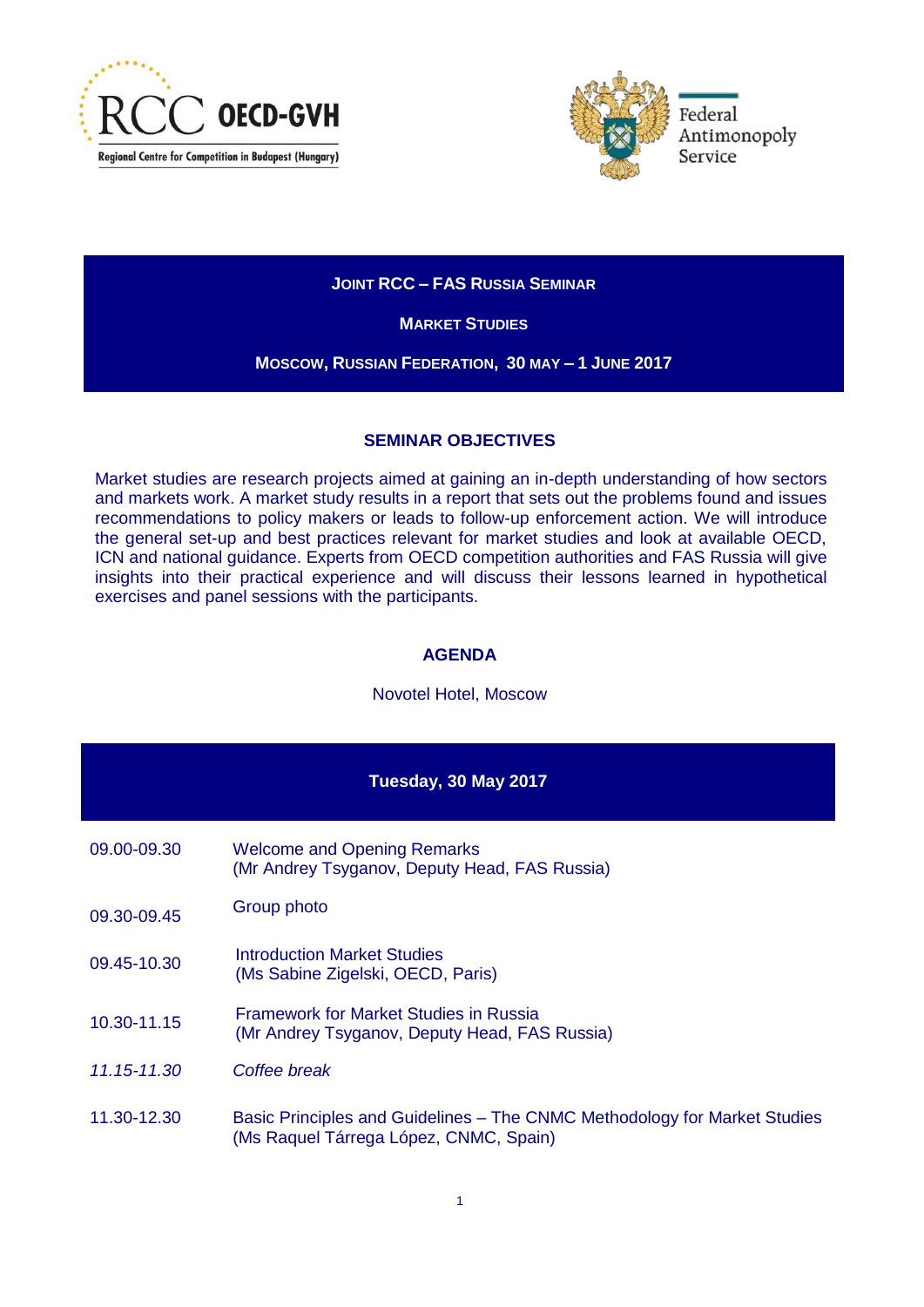| $12,30-14,00$ | Lunch                                                                                                  |
|---------------|--------------------------------------------------------------------------------------------------------|
| 14.00-15.30   | <b>Hypothetical Case Exercise on Selection/Prioritization</b><br>(Ms Sabine Zigelski, OECD, Paris)     |
| 15.30-15.45   | Coffee break                                                                                           |
| 15.45-16.45   | The Hungarian Sector Inquiry on Card Acceptance - How it All Started<br>(Mr Gábor Szabó, GVH, Hungary) |
| $17.00 -$     | Welcome dinner/cocktail in the hotel's restaurant                                                      |

# **Wednesday, 31 May 2017**

| 09.00-10.00 | The e-Commerce Sector Inquiry<br>(Mr Rosario Rende-Granata, European Commission, Belgium)                                                                       |
|-------------|-----------------------------------------------------------------------------------------------------------------------------------------------------------------|
| 10.00-10.15 | Coffee break                                                                                                                                                    |
| 10.15-11.00 | Market Study of the Russian Digital Market<br>(Ms Elena Zaeva, Head, Department for Regulation of Telecommunications<br>and Information Technology, FAS Russia) |
| 11.00-12.15 | Panel Discussion – Questionnaires, Data Processing, Unexpected<br><b>Complications</b>                                                                          |
| 12.15-13.30 | Lunch                                                                                                                                                           |
| 14.00-      | <b>Sightseeing</b>                                                                                                                                              |
|             |                                                                                                                                                                 |

*19.00-21.00 Dinner in the hotel's restaurant*